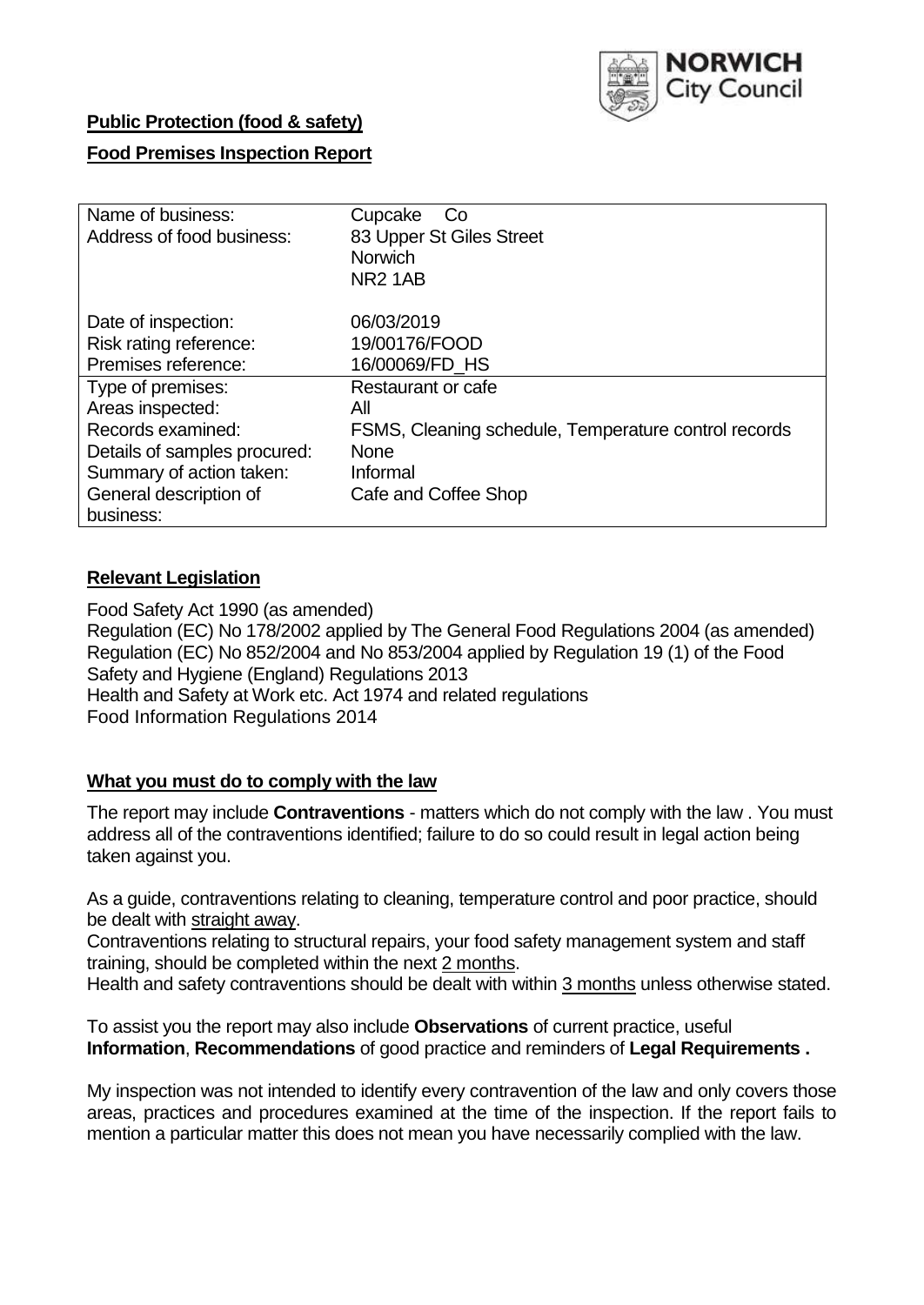# **FOOD SAFETY**

#### **How we calculate your Food Hygiene Rating:**

The food safety section has been divided into the three areas which you are scored against for the hygiene rating: 1. food hygiene and safety procedures, 2. structural requirements and 3. confidence in management/control procedures. Each section begins with a summary of what was observed and the score you have been given. Details of how these scores combine to produce your overall food hygiene rating are shown in the table.

| <b>Compliance Area</b>                     |          |    |                | <b>You Score</b> |           |    |           |    |                |  |  |
|--------------------------------------------|----------|----|----------------|------------------|-----------|----|-----------|----|----------------|--|--|
| Food Hygiene and Safety                    |          |    | 0              | 5.               | 10        | 15 | 20        | 25 |                |  |  |
| <b>Structure and Cleaning</b>              |          |    | $\overline{0}$ | 5                | 10        | 15 | 20        | 25 |                |  |  |
| Confidence in management & control systems |          |    | 0              | 5                | 10        | 15 | 20        | 30 |                |  |  |
|                                            |          |    |                |                  |           |    |           |    |                |  |  |
| <b>Your Total score</b>                    | $0 - 15$ | 20 | $25 - 30$      |                  | $35 - 40$ |    | $45 - 50$ |    | > 50           |  |  |
| <b>Your Worst score</b>                    | 5        | 10 | 10             |                  | 15        |    | 20        |    |                |  |  |
|                                            |          |    |                |                  |           |    |           |    |                |  |  |
| <b>Your Rating is</b>                      | 5        | 4. | 3              |                  | 2         |    |           |    | $\overline{0}$ |  |  |

Your Food Hygiene Rating is 5 - a very good standard



## **1. Food Hygiene and Safety**

Food Hygiene standards are excellent. You demonstrated full compliance with legal requirements. You have safe food handling practices and procedures and all the necessary control measures to prevent cross-contamination are in place. **(Score 0)**

#### **2. Structure and Cleaning**

The structure facilities and standard of cleaning and maintenance are all of a good standard and only minor repairs and/or improvements are required. Pest control and waste disposal provisions are adequate. The minor contraventions require your attention. **(Score 5)**

#### Facilities and Structural provision

**Contravention** The following facilities were inadequate and must be improved:

• there was no public toilet

**Observation** You had arranged for the toilets in the neighbouring cafe to be made available for your customers.

**Guidance** If you invite customers to sit down to eat or drink, toilets should be provided.